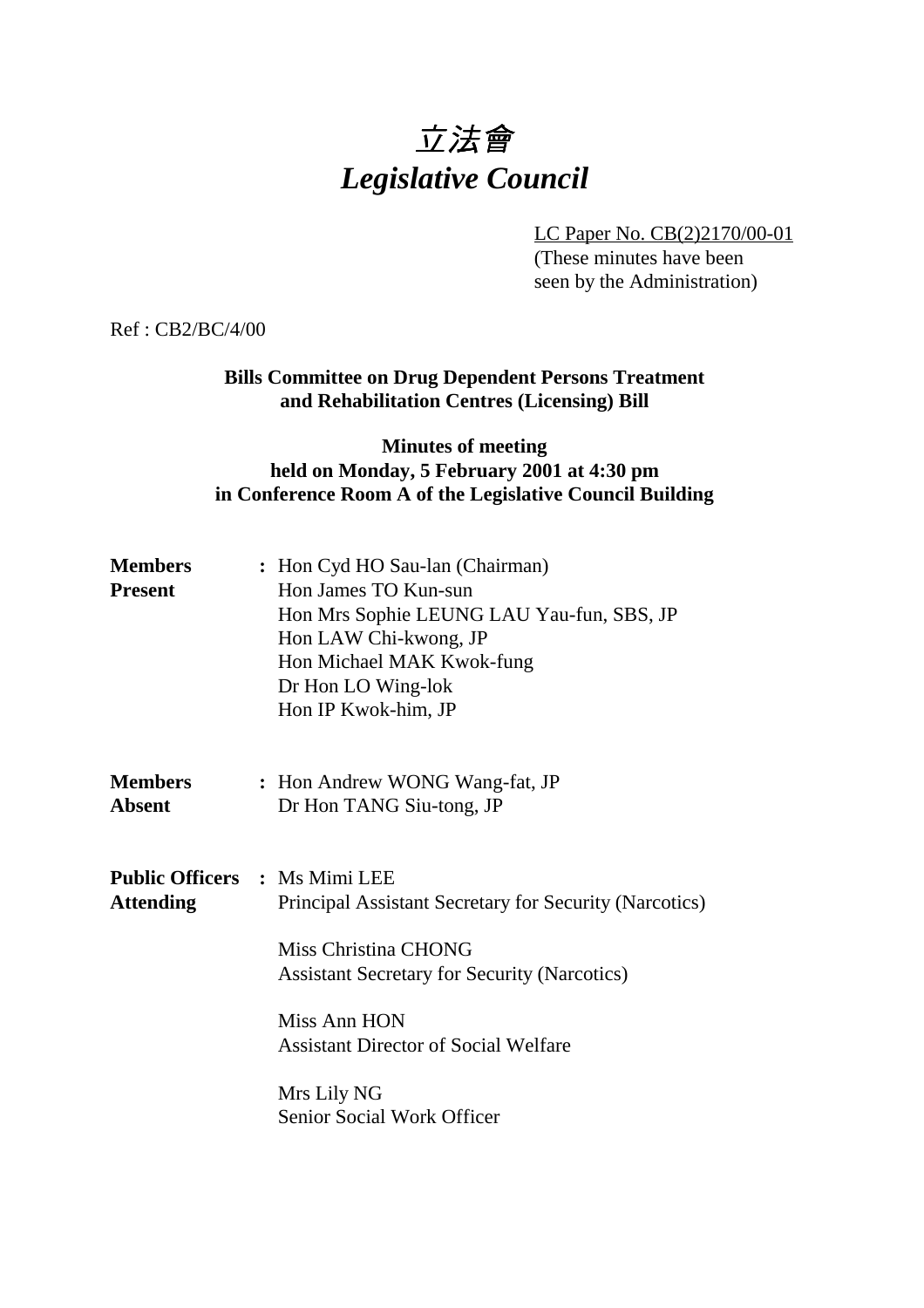|                               | Ms Brenda LAU<br>Social Work Officer               |  |
|-------------------------------|----------------------------------------------------|--|
|                               | Ms Francoise LAM<br>Government Counsel             |  |
| <b>Clerk</b> in<br>Attendance | : Ms Doris CHAN<br>Chief Assistant Secretary (2) 4 |  |
| <b>Staff in</b><br>Attendance | : Mr LEE Yu-sung<br>Senior Assistant Legal Adviser |  |
|                               | Ms Dora WAI<br>Senior Assistant Secretary (2) 4    |  |

#### **I. Meeting with the Administration**

Prosecution authority for offences under the Bill (LC Paper No. CB(2)788/00-01(01))

Members noted that the Administration had accepted the proposal of the Social Welfare Department (SWD) assuming the investigation and prosecution roles for offences under the Bill.

2. In reply to Dr LO Wing-lok, Principal Assistant Secretary for Security (Narcotics) (PAS(N)) said that one additional full-time staff would be required by SWD to perform such roles. She said that the Department of Justice could provide SWD with the necessary training on prosecution procedures. Assistant Director of Social Welfare (ADSW) added that from past experience this kind of training normally took one week to complete.

Commencement date of the Bill (LC Paper No. CB(2)788/00-01(02))

3. Members noted the Administration's stance that the commencement date of the Bill should not be unduly delayed after the passage of the Bill. Dr LO Wing-lok expressed his support in this regard.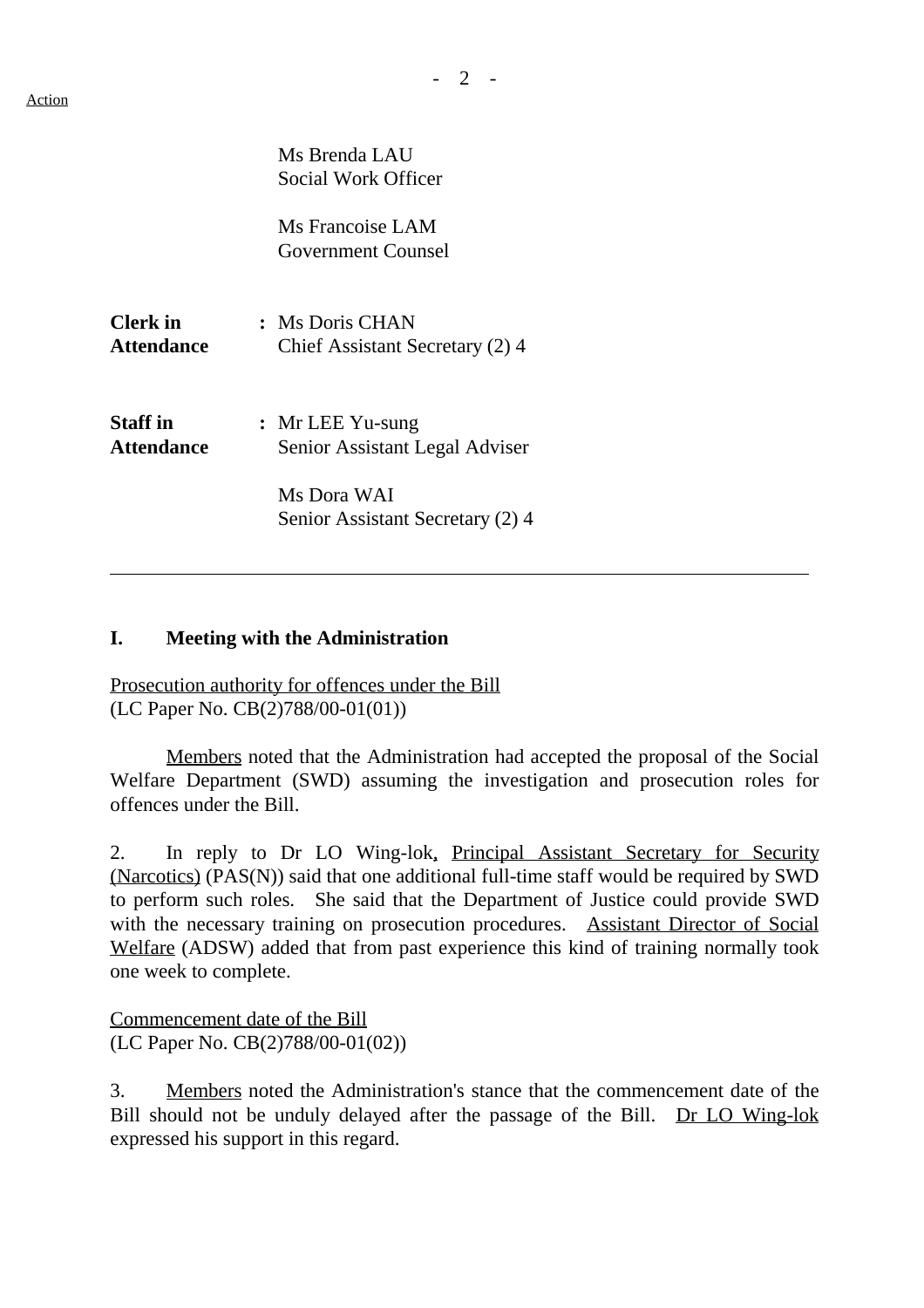## Clause-by-clause examination of the Bill

## *Clause 1 - Short title and commencement*

4. In response to the Chairman,  $PAS(N)$  said that in accordance with clause 1(2), this Ordinance would come into operation on a day to be appointed by the Secretary for Security by notice published in the Gazette after the passage of the Bill. commencement notice would be a subsidiary legislation subject to the Council's scrutiny through negative vetting. She assured members that the Administration would take into account the readiness of drug treatment and rehabilitation centres (centres) before finalising its proposal on the commencement date.

## *Clause 2 - Interpretation*

5. In reply to the question raised by the Chairman on the term "psychophysical" which appeared under the definition of "drug dependence",  $PAS(N)$  said that this referred to the psychological and physical states of drug dependent persons. She pointed out that the onset of withdrawal symptoms would not only have physical but also psychological effects on these persons. In view of this, the Administration would adopt a working definition of "drug dependence" rather than relying solely on medical advice. She said that the Administration had made reference to overseas practices when drawing up the definition. Centres had also been consulted and they generally accepted it.

#### *Clause 4 - Restriction on operating treatment centres*

6. The Chairman asked whether the interpretation of "offence continues" under clause 4(3)(a) would differ from "continuing offence" which was more commonly used in other ordinances. Senior Assistant Legal Adviser (SALA) and Government Counsel (GC) confirmed that the interpretation of the two terms was the same in substance.

7. In reply to Mr Michael MAK, GC said that the Interpretation and General Clauses Ordinance (Cap. 1) stipulated that words and expressions importing the masculine gender included the feminine and neuter genders.

# *Clause 5 - Contravention of conditions of licence or certificate of exemption*

8. SALA enquired about the background of introducing clause 5(3) to the Bill. GC explained that the Administration considered it logical and reasonable to expect that a specified operator of a centre should have knowledge of the condition of the licence or certificate of exemption issued to him. Therefore clause 5(3) was introduced to enable the prosecution to charge the specified operator with an offence under clause 5(1), without the need to prove that he had such knowledge.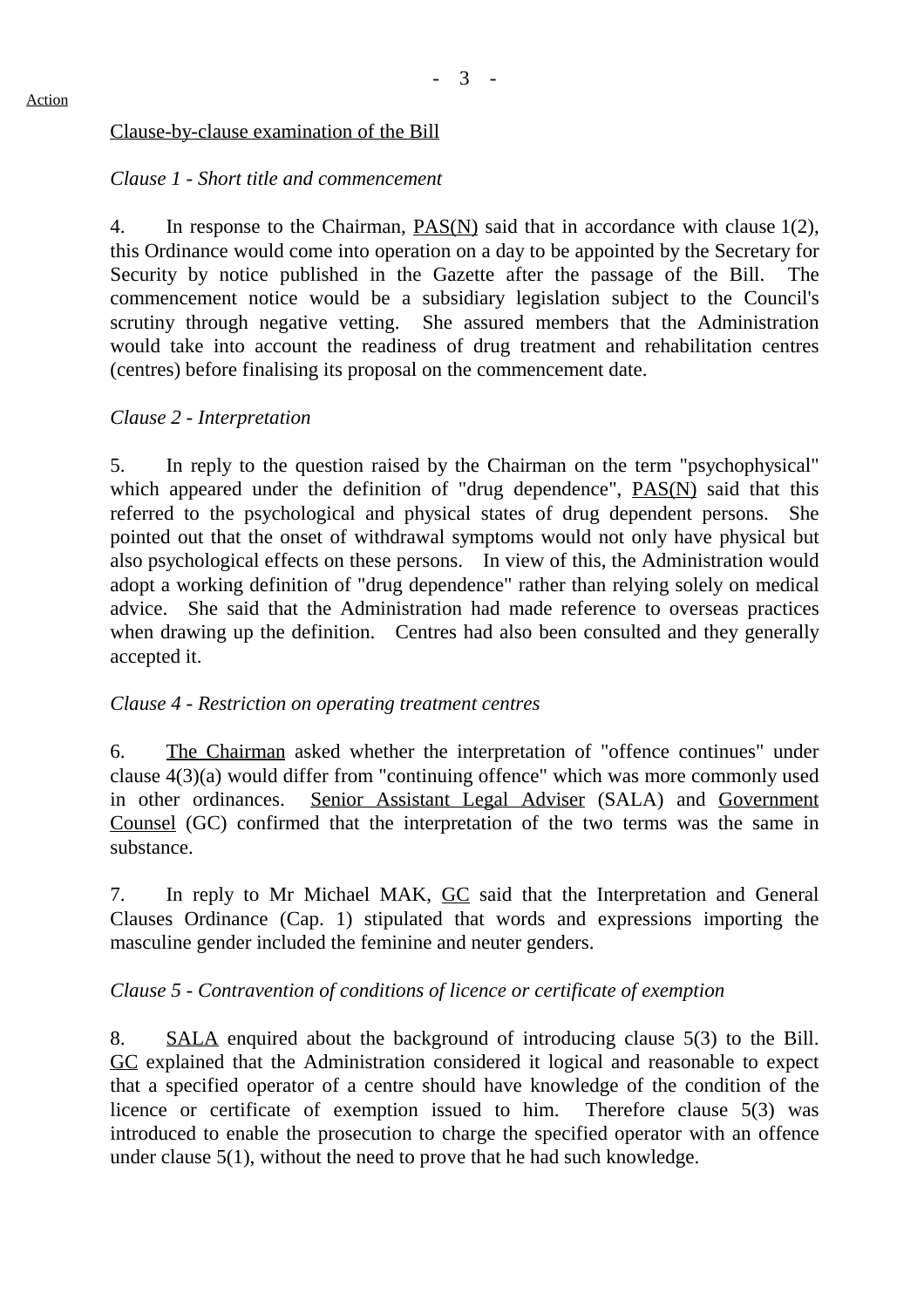9. The Chairman pointed out that there was no similar provision in the Child Care Services Ordinance (Cap. 243) and the Residential Care Homes (Elderly Persons) Ordinance (Cap.  $459$ ) and enquired about the rationale of including clause  $5(3)$  in the Bill. She opined that if this provision was found to be reasonable, the Administration should consider including it in the two Ordinances. Mrs Sophie LEUNG also asked about the reasons for introducing the provision as it seemed to be just stating the obvious. Dr LO Wing-lok enquired whether the introduction of the provision was triggered by problems encountered during the enforcement of the two Ordinances.

10. PAS(N) pointed out that as the nature of a drug treatment and rehabilitation centre was different from a child care centre or an elderly home, the clauses of the Bill and the two Ordinances should not necessarily be the same. The most important consideration was that the clauses under the Bill should be able to effectively achieve the policy intent.

11. Mr IP Kwok-him expressed worry that a specified operator of a centre might commit an offence inadvertently. He held the view that "reasonable supervision and reasonable diligence" under clause 5(2)(b) was too abstract and suggested that concrete requirements to be fulfilled by centres should be provided. SALA said that with clause 5(3), the procedure for taking out prosecution against a specified operator of a centre for an offence under clause 5(1) was simplified as the prosecution was not required to prove that the specified operator had knowledge of the condition of the licence or certificate of exemption the contravention of which constituted the offence. He pointed out that "reasonable supervision and reasonable diligence" was a commonly used term in many ordinances. In deciding whether a specified operator would be considered as having exercised reasonable supervision and reasonable diligence over the management of a centre, the court would consider whether he had done what a reasonable man in his position would have done.

12. GC pointed out that clause 5(3) did not prevent a specified operator charged with an offence under clause 5(1) from raising a defence. She invited members to note that there was a tighter provision in the Residential Care Homes (Elderly Persons) Ordinance (Cap. 459) which provided that it should not be a defence for an operator charged with an offence under the Ordinance on the ground that he had no knowledge of the requirement of obtaining a licence or certificate of exemption to operate a centre.

13. The Chairman suggested that more concrete guidelines in connection with "reasonable supervision and reasonable diligence" should be included in the Code of Practice (the Code). PAS(N) said that guidelines relating to building and fire safety of centres were already included in the Code. As the Code was not yet finalised, she undertook to include more concrete and comprehensive guidelines in it as far as practicable.

*Clause 6 - Application for and issue of licence*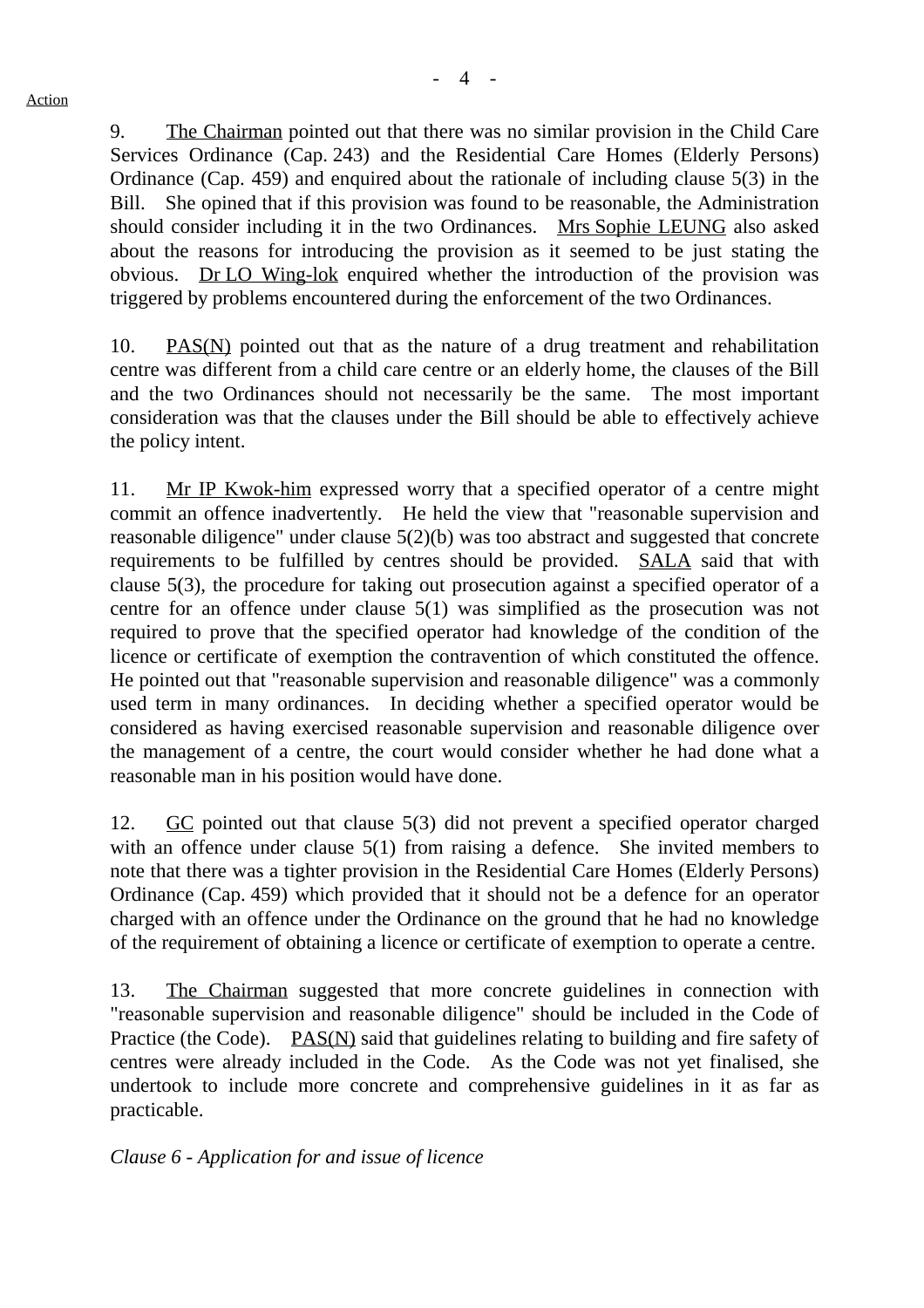14. SALA invited members to note that although non-compliance of the Code to be issued by the Director of Social Welfare (DSW) under clause 25 of the Bill had no legal consequences, DSW might refuse to issue a licence or certificate of exemption to a centre if it did not comply with the requirements set out in the Code. PAS(N) said that in order to allow greater flexibility, the Code would be an administrative tool to provide centres with practical guidance on their operation rather than a subsidiary legislation. This proposed arrangement was supported by centres.

#### *Clause 8 - Application for and issue of certificate of exemption*

15. SALA said that the information sought by DSW under clause 8(5) was subject to the Personal Data (Privacy) Ordinance (Cap. 486) such as requiring the information to be directly related to the function of the collection and not excessive. Applicants for a licence or certificate of exemption who were in doubt as to whether the information sought by DSW was in excess of the purposes of the Bill could resort to the Privacy Commissioner for Personal Data for remedy. PAS(N) said that the Administration had taken on board the advice of the Privacy Commissioner for Personal Data to set out in the Code the types of information required for applications of a licence or certificate of exemption. She added that there was no statutory requirement for a centre to obtain detailed criminal and drug addiction records of residents. Instead, applicants for a licence or a certificate of exemption would be required to make a declaration of whether they had criminal records or whether they were addicted to drug in the past 10 and seven years respectively before DSW considered the applications.

# *Clause 14 – Cancellation of licence or certificate of exemption Clause 15 – Notice of refusal or cancellation*

16. In reply to the question raised by the Chairman, ADSW said that the Administration would follow the practice adopted under the Residential Care Homes (Elderly Persons) Ordinance (Cap. 459) that residents of a centre would be properly transferred to other centres before the closure of the centre due to cancellation of licence or certificate of exemption. In response to Mr IP Kwok-him, GC said that clause 15(1) provided that an applicant or specified operator of a centre might make written representations to DSW within 21 days after the day on which a notice was given to him expressing DSW's intention to refuse his application for a licence or certificate of exemption or for its renewal. Clause 15(2) provided that DSW might serve on an applicant or specified operator a notice of refusal of the application 21 days from the day on which the notice under clause 15(1) was given and after considering the written representations from the applicant or specified operator, if any. The notice under clause 15(2) should not have effect earlier than 21 days from the day on which such notice was given. Therefore there would be at least 42 days in total for a centre to make the necessary arrangements before the cancellation or non-renewal of licence or certificate of exemption took effect. PAS(N) added that in reality a centre would have more time to make the necessary arrangements as there should have been communications between SWD and the centre, such as verbal advice or written warning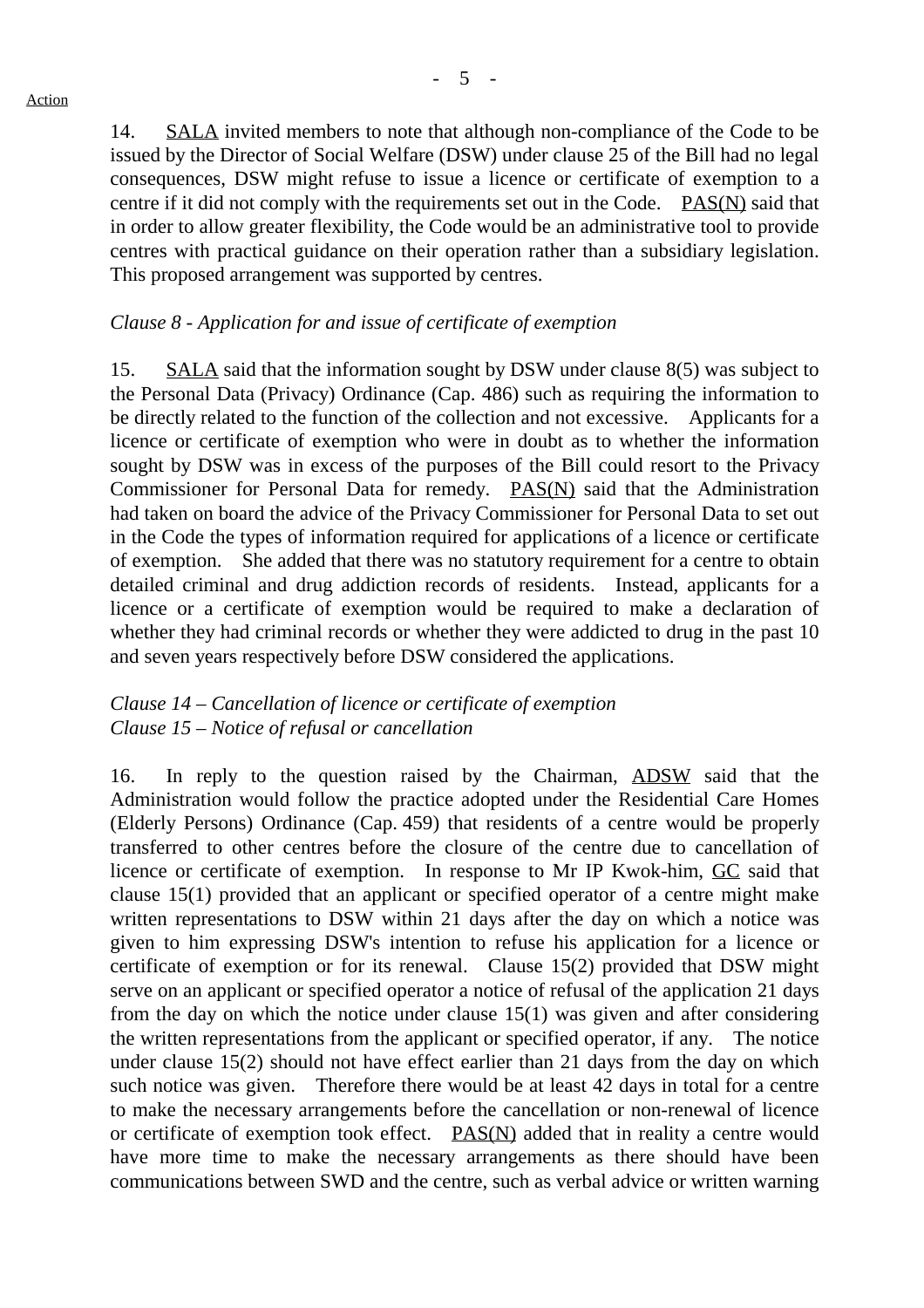given by SWD, well before the cancellation or non-renewal of licence or certificate of exemption took effect.

#### *Clause 18 – Inspection and other powers*

17. PAS(N) undertook to provide the CSAs in relation to SWD assuming the investigation and prosecution roles for offences under the Bill for members' consideration at the next meeting.

## *Clause 21 – Offences by corporation or partners*

18. Referring to clauses 21(1)(b) and 21(2)(b), the Chairman expressed concern about the criminal liability of directors, partners or other persons concerned in the management of a body corporate or partnership who operated a centre. In considering the element of "neglect", she asked whether sufficient protection would be provided for the said persons who might have little involvement in the centre. She questioned why directors or partners of large construction companies were not liable in this aspect as long as they could prove that they had exercised reasonable diligence.

19. GC explained that the construction industry was operated under a multi-layered subcontracting system. The directors and partners in this industry might be unable to exercise direct control over the management of construction projects. As the licence or certificate of exemption under the Bill was issued direct to a body corporate or partnership to operate a centre, the Administration therefore considered it logical and reasonable to expect these persons who voluntarily took up the role of director or partner to be well aware of the responsibilities associated with such directorship or partnership.

20. In reply to the Chairman, GC confirmed that only directors of body corporate or partners of a partnership who were issued the licence or certificate of exemption would be liable to the offences under clause 21. Directors of a subsidiary to a body corporate would not be liable to such offences.

21. In response to the Chairman, SALA pointed out that the defence provision provided under clause 5(2) only applied to offences in contravention of any condition of the licence or certificate of exemption. No defence provision was provided under clause 21 which included all other offences under the Bill. He suggested that the addition of the word "wilful" before "neglect" under clauses  $21(1)(b)$  and  $21(2)(b)$ might provide better safeguard to directors of body corporates and partners in partnerships. As the offences under clause 21 were criminal in nature, the Chairman asked the Administration to consider SALA's suggestion or to include in clause 21 a defence provision which was similar to clause 5(2).

22. GC pointed out that if "reasonable supervision and reasonable diligence" had been exercised as stipulated under clause (5)(2)(b), it would be highly unlikely that the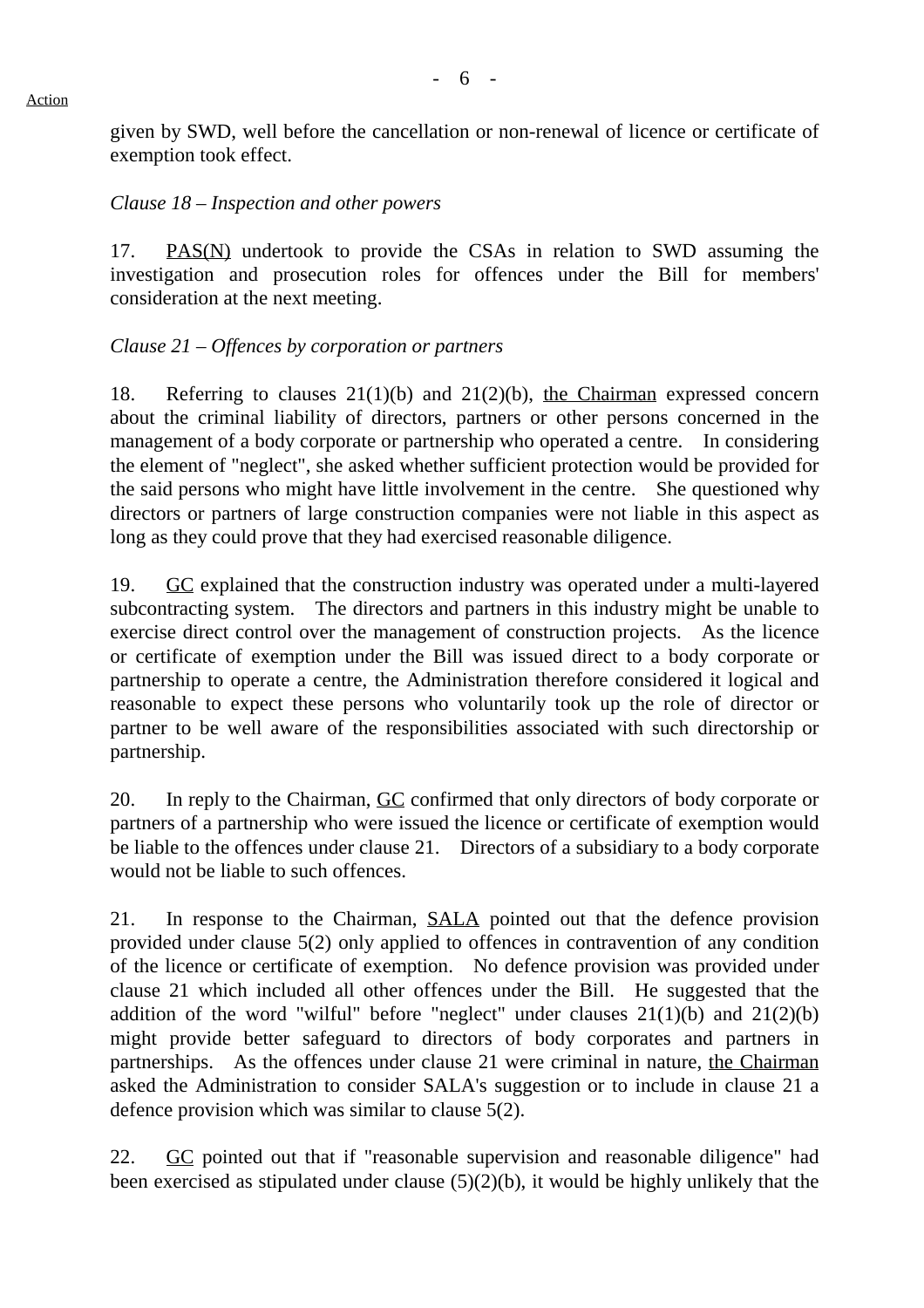directors or partners would commit an offence under clauses 21(1)(b) and 21(2)(b). PAS(N) expressed reservation about the proposed amendments. She stressed the importance of conveying a right message to the public, which was also the policy intent, that directors of body corporate and partners of a partnership who were issued a licence or certificate of exemption to operate a centre should be fully aware of their responsibilities and liability for the operation of the centre.

23. Both Mr LAW Chi-kwong and Dr LO Wing-lok considered that the existing clause 21 was appropriate without any need for amendment.

# *Clause 24 - Appeals against decisions of Director (DSW)*

24. Clause 24(3) provided that the effect of a decision of DSW that was appealed against under clause 24(1) should be suspended as from the day on which the appeal was made until such appeal was disposed of, withdrawn or abandoned unless such suspension would, in the opinion of DSW, be contrary to the public interest. The Chairman asked whether there would be a time limit for such suspension during the appeal period and for the Administrative Appeals Board (AAB) to conclude an appeal. She was worried that AAB might take a long time to conclude an appeal thus protracting the operation of a centre which was not up to certain statutory standards. She also expressed concern that "public interest" might be used as a pretext to override the suspension of DSW's decision under the appeal procedure.

25.  $\overline{GC}$  said that the invocation of clause 24(3) would not affect the on-going process of the appeal by a centre. In her view, AAB would conclude appeals within a reasonable time taking into consideration that there were still residents receiving treatment in the centre during the appeal period.  $PAS(N)$  pointed out that clause 24(3) would only be invoked in most exceptional circumstances. She said that AAB did not foresee any problems in handling the appeals in connection with the Bill, if any, in future as it was not expected that many centres would need to have their licences cancelled and therefore the chances of invoking clause 24(3) would be rare.

26. Mr LAW Chi-kwong expressed concern about the meaning and scope of "public interest". He was also concerned whether there would be an appeal mechanism to govern the power given to DSW to immediately stop a centre from operating on the ground of public interest under clause 24(3). In his view, DSW might seek an injunction instead. Dr LO Wing-lok enquired whether the term "public interest" could be replaced by more specific conditions.

27. The Chairman suggested and members agreed that clause 24 should be further discussed at the next meeting to be held on 13 February 2001 at 4:30 pm.

#### **II. Any other business**